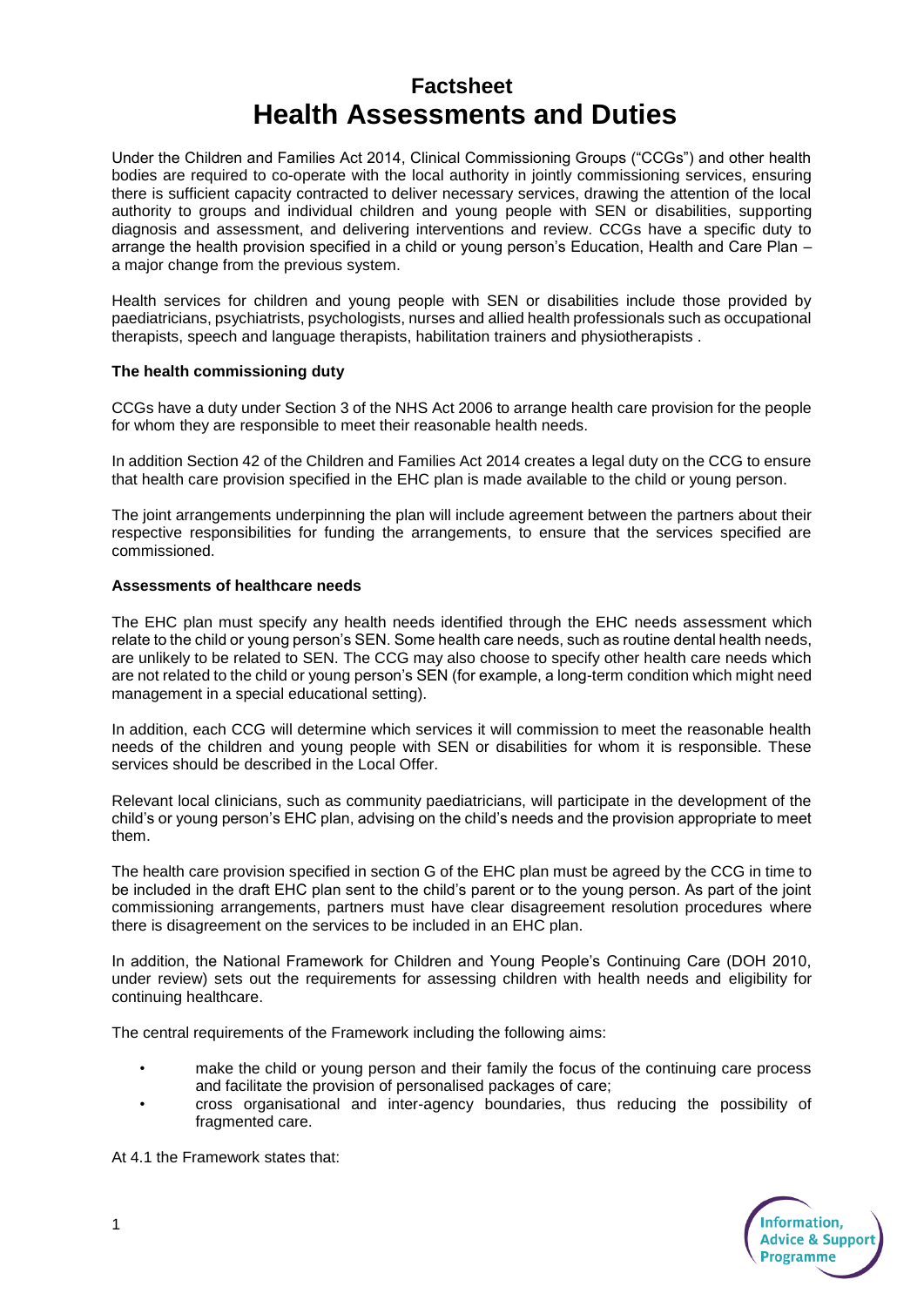'A continuing care package will be required when a child or young person has needs arising from disability, accident or illness that cannot be met by existing universal or specialist services alone.' Where a child or young person requires services commissioned by multiple organisations, the CCG is responsible for leading the continuing care process, involving the local authority and other partners as appropriate (paragraph 12).

Nominated children and young people's health assessors are responsible for ensuring that the assessment of a child or young person with possible continuing care needs, and their families, takes place in a consistent and open manner (paragraph 18).

During the assessment phase of the continuing care process, the following should be considered:

- the preferences of the child or young person and their family;
- holistic assessment of the child or young person and their family, including carer assessment; and
- reports and risk assessments from the multidisciplinary team.

The carer's assessment should consider the family's capacity for resilience; this relates to a family's ability to provide care for the child or young person. The Framework recognises that parents or other primary carers need to be supported to be skilled and confident in their caring, manage the risks and ensure that quality of life is maintained for the family as a whole.

The decision-making phase usually involves a multidisciplinary, multi-agency forum in which the forum or panel will make a decision as to whether or not the child or young person has a continuing care need. The Framework provides that a decision on the package of continuing care that may be provided should not be budget or finance led: the primary consideration should be supporting the child or young person's assessed needs (paragraph 34).

### **Transition to adult health services**

The Code of Practice at paragraph 8.56 states that support to prepare young people for good health in adulthood should include supporting them to make the transition to adult health services. A child with significant health needs is usually under the care of a paediatrician. As an adult, they might be under the care of different consultants and teams. Health service and other professionals should work with the young person and, where appropriate, their family. They should gain a good understanding of the young person's individual needs, including their learning difficulties or disabilities, to co-ordinate health care around those needs and to ensure continuity and the best outcomes for the young person. This means working with the young person to develop a transition plan, which identifies who will take the lead in co-ordinating care and referrals to other services. The young person should know who is taking the lead and how to contact them.

For young people with EHC plans, the plan should be the basis for co-ordinating the integration of health with other services.

Where young people are moving to adult health services, the local authority and health services must co-operate, working in partnership with each other and the young person to ensure that the EHC plan and the care plan for the treatment and management of the young person's health are aligned.

The CCG must co-operate with the local authority in supporting the transition to adult services and must jointly commission services that will help meet the outcomes in the EHC plan.

## **The Role of the Designated Medical / Clinical Officer**

The Code of Practice at paragraph 3.45 states that a Designated Medical Officer (DMO) should be appointed to support the CCG in meeting its statutory responsibilities for children and young people with SEN and disabilities.

The role of the DMO is to:

- act as a point of contact for local authorities, schools and colleges when notifying parents and local authorities about children and young people they believe have, or may have, SEN or a disability, and when seeking advice on SEN or disabilities;
- act as point of contact for local authorities, schools and colleges seeking health advice;